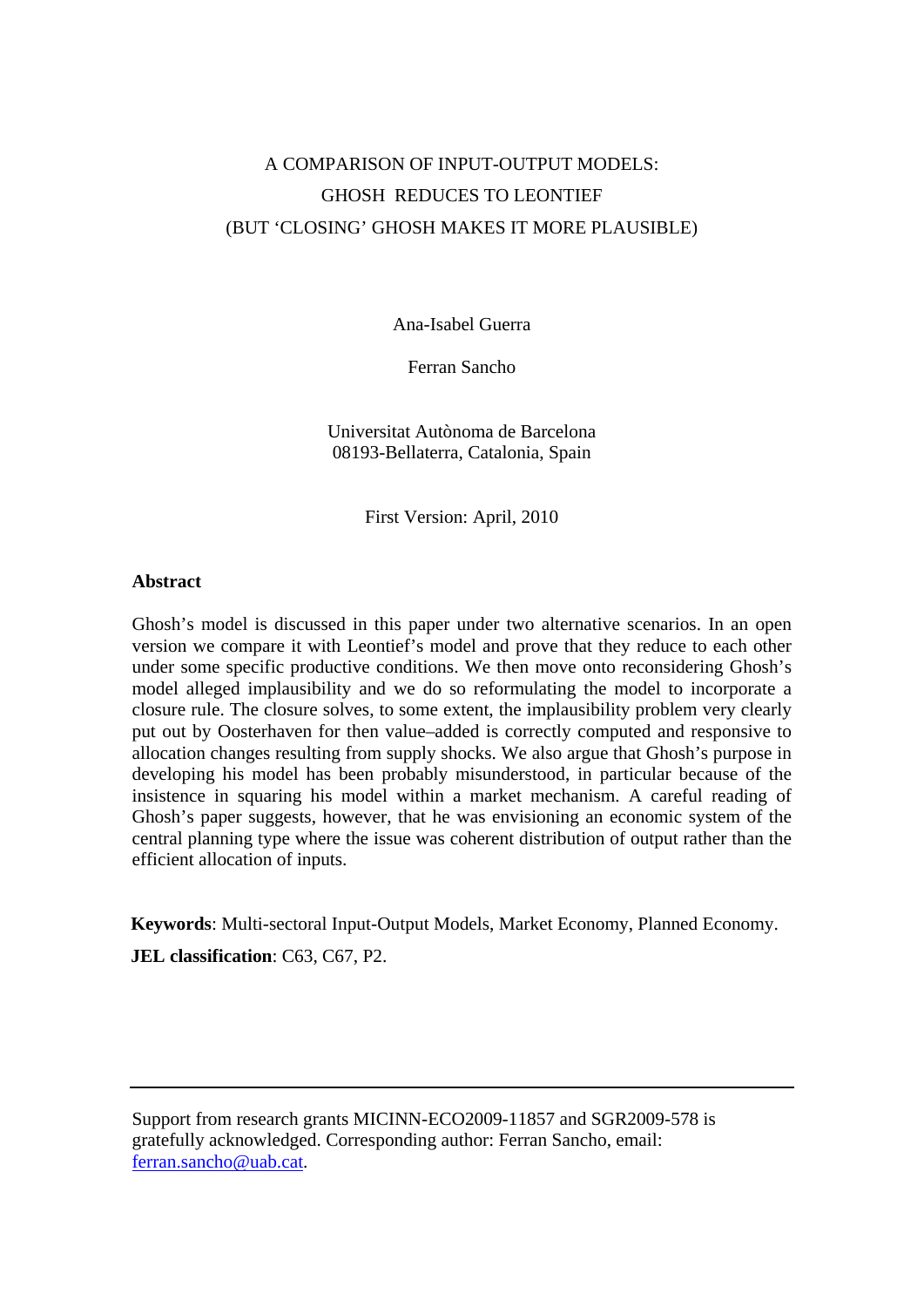### **I. Introduction**

The debate on the validity and plausibility of the so called 'supply-driven' input-output model of Ghosh (1958) seems to keep resurfacing every so often. The difficulty to interpret Ghosh's model within conventional production theory has led to numerous interpretations and assertions that, periodically, put into question the structure and meaning of the model. Giarratani (1980), for instance, discussed the lack of well understood economic behavior behind it. Oosterhaven (1988, 1989), in turn, called the attention over the 'implausibility' of a model that allocates output in response to changes in value–added in a given sector without those changes in output translating into further changes in value–added. In whatever way output turns out to be produced and allocated among sectors it surely makes little sense that value–added is not responsive to a general system reallocation. Dietzenbacher (1997) 'vindicates' Ghosh by way or reinterpreting it as a price model, which then happens to be fully formally equivalent to Leontief's price model and we are back to the well-known and standard interindustry model. More recently de Mesnard (2009) has claimed the model to be 'uninteresting' since it is implausible as an output model, unnecessary as a price model and less informative than Leontief's dual quantity and price models. More in-depth discussion and details can be found in the references provided by these authors but the essence of the problematic issues about Ghosh's model has been sufficiently laid out.

We will organize our discussion here distinguishing two aspects. First, on the 'validity' side, we will analyze Ghosh's model vis a vis Leontief's and we will do so under the standard open model configurations. We show that both models, even though they share some basic common linearity assumptions, are in fact incompatible except when quantities are held constant. In this case we show that they reduce to each other and Dietzenbacher's (1997) proposal is in fact reinforced. Second, we address the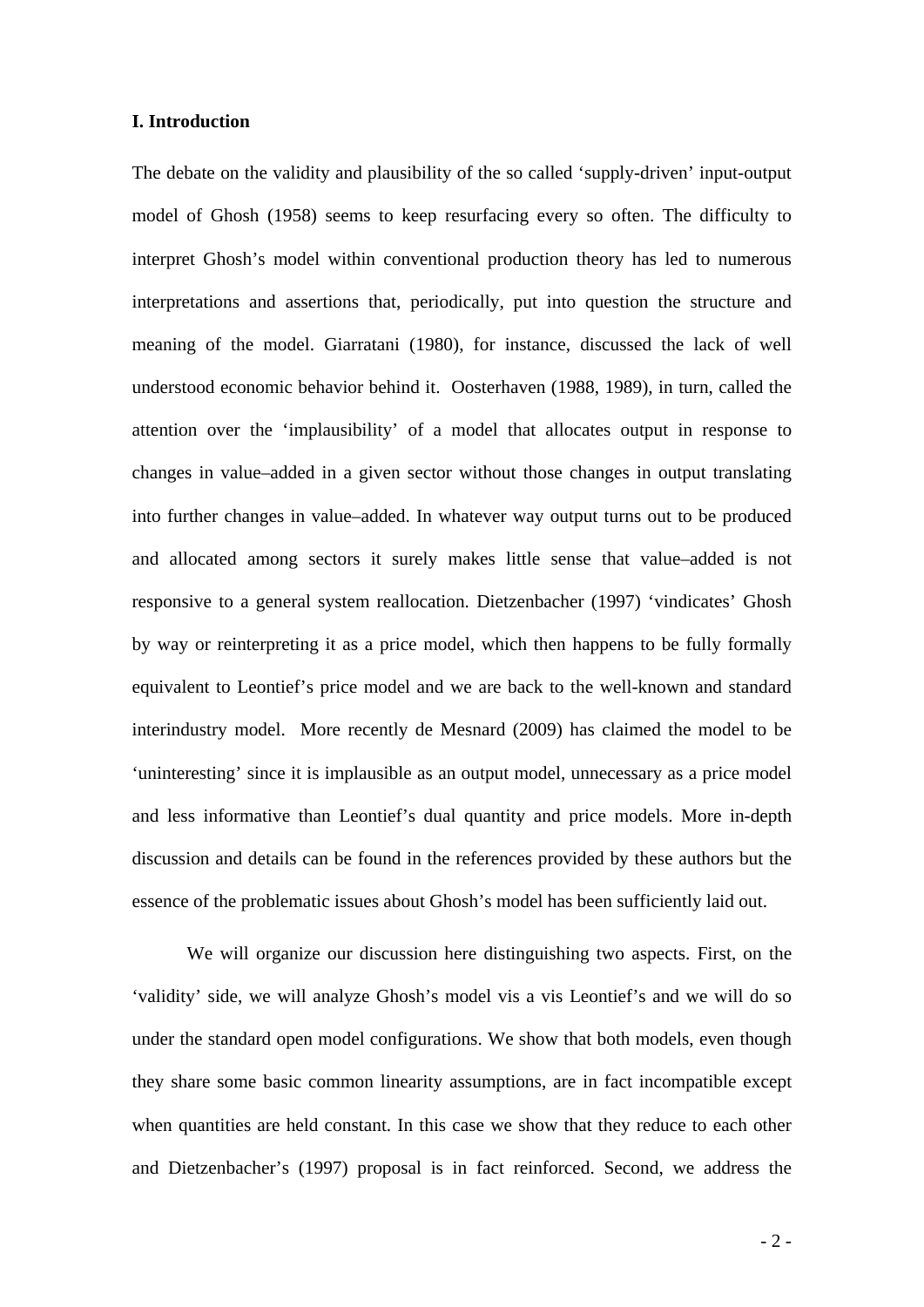'plausibility' debate regarding unresponsive value-added that was pointed out by Oosterhaven's (1989, 1989). His criticism still stands since unresponsive value–added to output changes is a hard to sell economic fact. Under Ghosh's model conditions, suppose that value–added in sector *j*, say, increases. When this shock is subsequently absorbed by the output allocation system, we observe an increase in the output of sector *i*  $(i \neq j)$ , as a result of the endogenous output reallocation, but at the same time value– added in sector *i* is surprisingly unaffected. Needless to say this seems to violate common sense as well as some version of Debreu's axiom on the impossibility of the Land of Cockaigne (Debreu, 1959, chapter 3). Let us consider for a moment Leontief's open quantity model. When autonomous final demand for good *j* increases, the system generates increases in output and value–added in all sectors. There is more value–added around but this does not have, however, any effect whatsoever in final demand for other goods  $(i \neq j)$ . This is also somewhat surprising as far as economic logic goes. How can it be that consumption behaves in an unresponsive way to the new additional income? There are at least two ways out of this situation. The first one is to close Leontief's open model and make consumption endogenous using linearity assumptions. The second one is to move up from the input-output model towards general equilibrium models where consumption is endogenous and price and income responsive. If Ghosh's model is not 'plausible' because value–added is unresponsive to output reallocations, then a similar case could be made for Leontief's model being somewhat 'implausible' too because of the fact that consumption is unresponsive to income generation. This having been said, perhaps the road to endow Ghosh's model with a bit more plausibility is formally similar to the road taken with Leontief's model: close it with an additional layer of endogeneity. If for Leontief we make the 'driving demand' force (consumption) endogenous, then for Ghosh we may attempt to make the 'driving supply' force (value–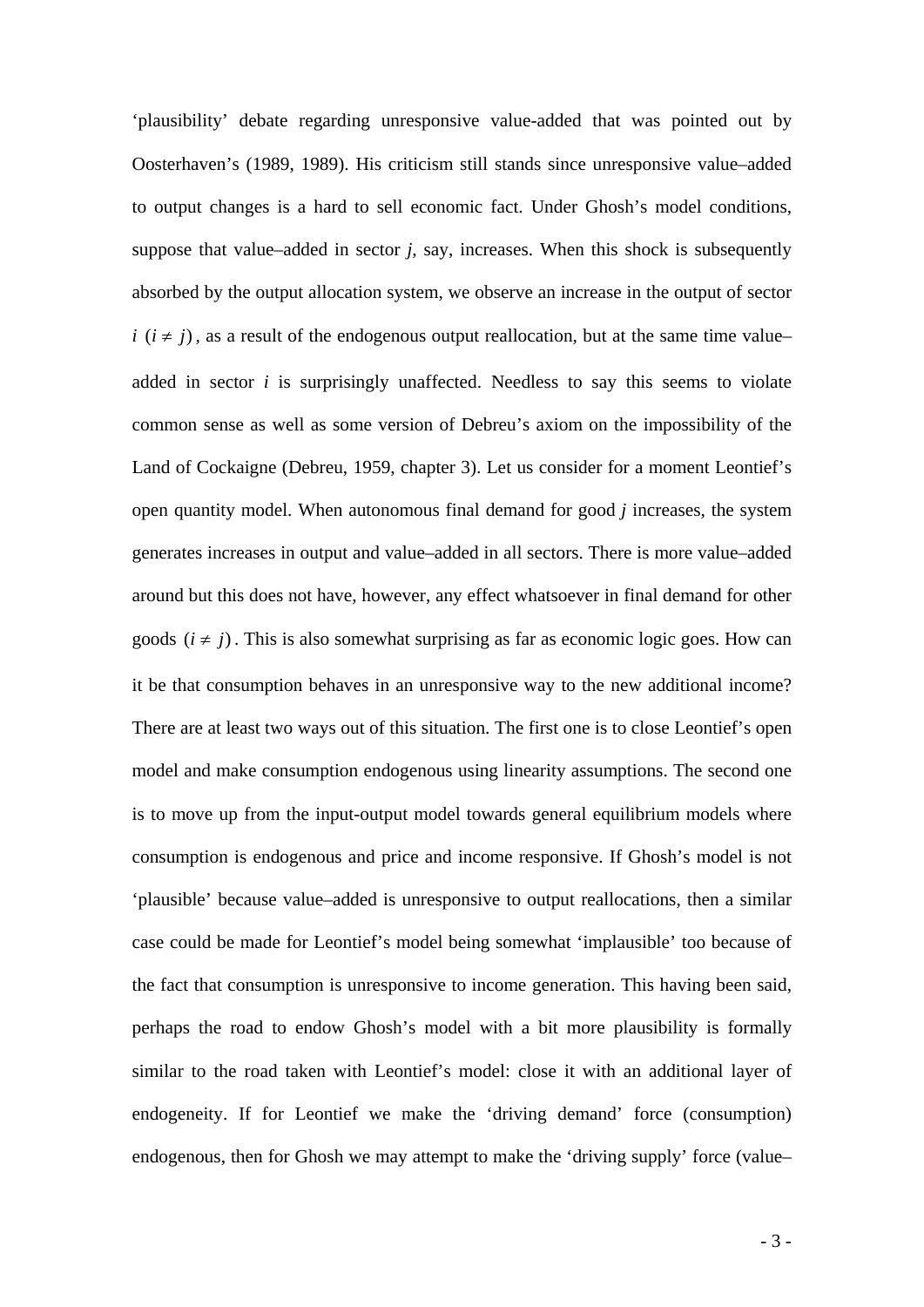added) endogenous. Since Ghosh's model shares the basic mathematical linearity of the standard interindustry model, closing it may follow the same formal logic. We first need a rule stipulating a relationship between value–added and some output measure and, secondly, we need an instrument that reflects and captures external supply shocks that are subsequently incorporated into the allocation system.

 The paper is organized as follows. In Section II we compare both models and examine their relationship under their open versions, we summarize the main conclusions drawn by previous researchers and we supply a new proof regarding their formal connection. In Section III we extend Ghosh's model by formulating a possible closure rule. We verify its consequences for a correct accounting of output changes as well as value–added changes. We then illustrate the results with some numerical examples in Section IV. Section V concludes.

# **II. The open version of Ghosh's model: If plausible, it reduces to Leontief price model.**

Without a doubt, one of Leontief's most enduring contributions was to provide analysts with an empirically applicable general equilibrium system. Ignoring the difference between industry and commodity, in Leontief's system each intermediate input is only a function of total output:

$$
x_{ij} = \Theta_{ij}(X_j) \tag{1}
$$

In Leontief's model, inputs are used in fixed proportions and there is a unique technique for each sector. Since input substitution is not allowed, changes in relative prices have no influence on technical coefficients. For an economy with *n* goods and industries, the production function for this non-substitution case can be written as: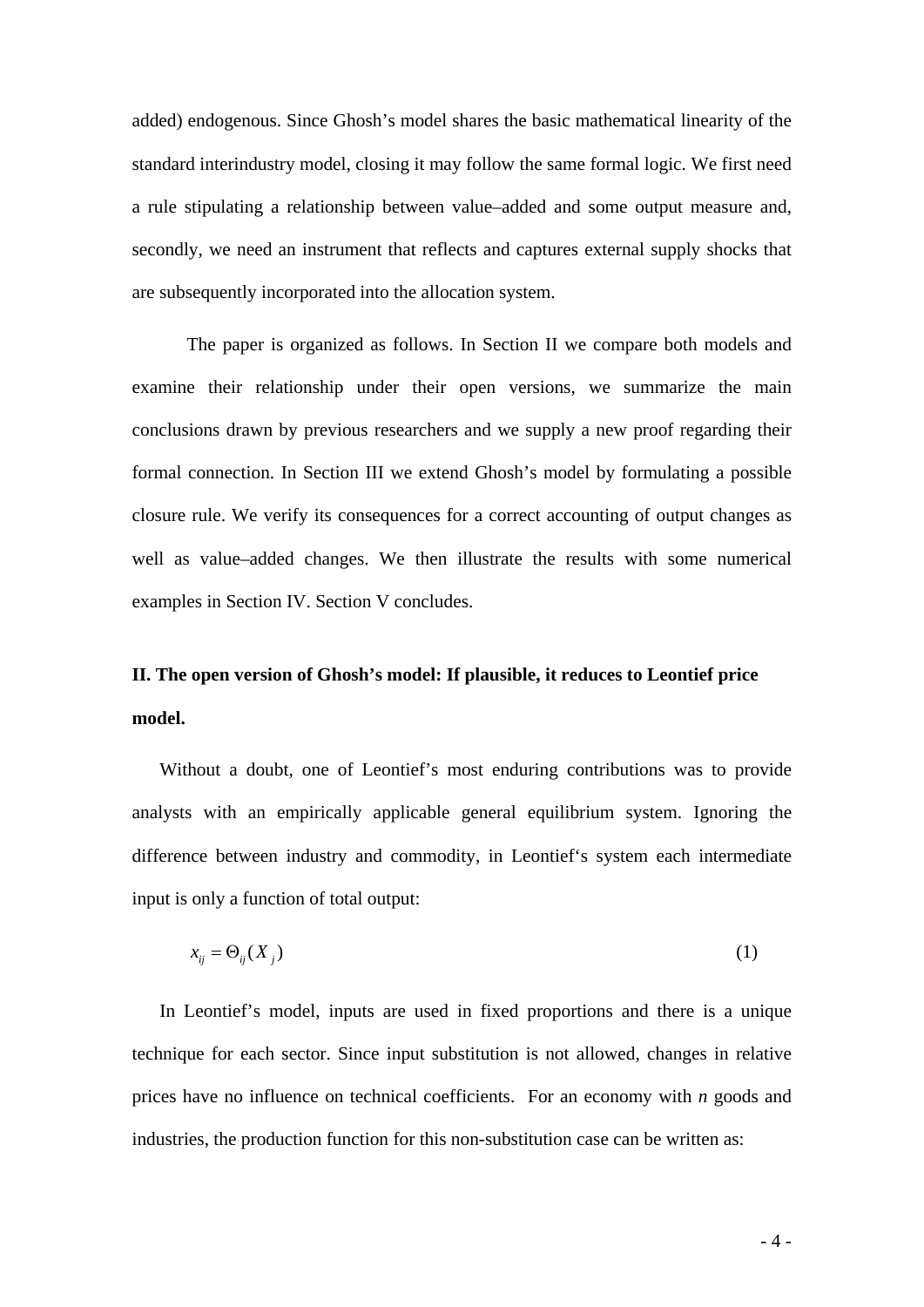$$
X_{j} = \min\left\{\frac{x_{1j}}{a_{1j}}, \dots, \frac{x_{nj}}{a_{nj}}\right\} \quad \forall j = 1, \dots, n
$$
 (2)

where  $a_{ij}$  indicates the (minimal) amount of good *i* required to produce a single unit of output *j,* and the technology represented in (2) corresponds to the inverse function of (1), which refers to the conditional input demand functions. According to the assumptions in Leontief's model, the supply-demand balance equations, that state how total production is distributed among intermediate and final uses, can be presented as a system of *n* equations with *n* unknowns  $X_1, X_2, ..., X_n$ :

$$
X_j = \sum_{i=1}^n a_{ij} \cdot X_i + f_j \tag{3}
$$

where  $f_j$  is final demand for good  $j$ . In simpler matrix notation, the system in (3) can be written as:

$$
X = A \cdot X + f \tag{4}
$$

Provided some technicalities that are associated to matrix  $A$  are satisfied<sup>1</sup>, expression (4) can be solved having a non-negative solution:

$$
X = (I - A)^{-1} \cdot f \tag{5}
$$

with  $(I - A)^{-1}$  being the so-called Leontief inverse. This inverse can also be expressed as the sum of direct and indirect effects from unitary changes in the exogenous vector *f*, culminating in a matrix of multipliers:

$$
(I - A)^{-1} = (I + A + A^2 + A^3 + \dots) = \sum_{s=0}^{\infty} A^s
$$
 (6)

Combining (5) and (6) we observe:

<sup>&</sup>lt;sup>1</sup> A is non-negative, productive and (I-A) is singular. See Waugh (1950).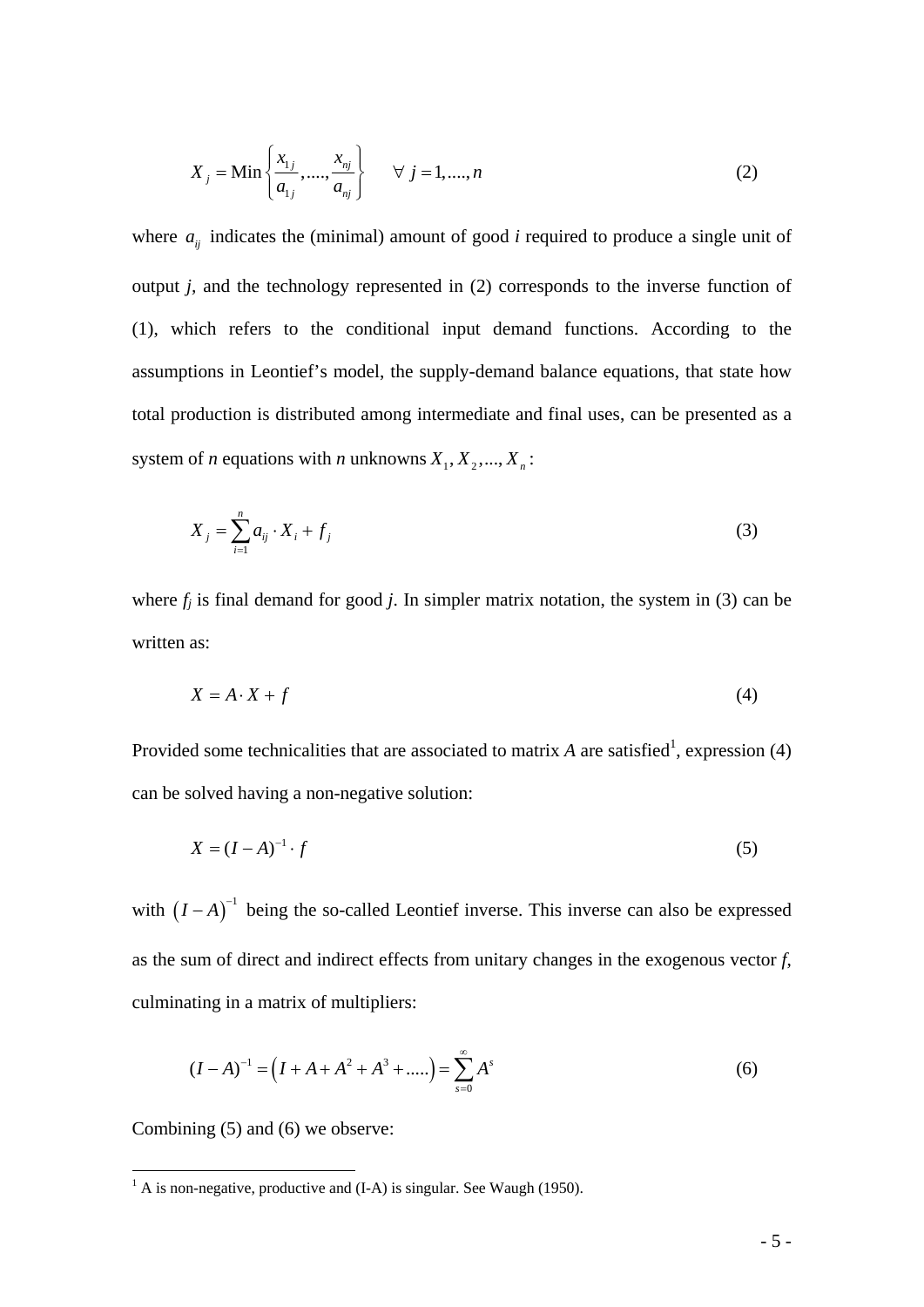$$
X = f + A \cdot f + A^2 \cdot f + A^3 \cdot f + \dots + A^k \cdot f + \dots
$$
 (7)

These multipliers stem from the existing input demand inter-industrial linkages. Equation (7) indicates how the level of output of each sector is generated "round" by "round", capturing how industrial interdependencies take place in the economy "down the stream" and showing the consolidated structure of the economy's production chains.

Leontief's original formulation assumes that all price effects are neglected. This has led to a consideration of the Leontief model as a "quantity model", i.e. each of the equations of the system (3) links the physical inputs requirements of the *i-th* sector to the output level of the *j-th* sector. This does not imply that changes in prices cannot be reflected when using Leontief's' approach. These variations in prices can be evaluated but changes in values and quantities are not simultaneous within this model. This is in fact one of the distinctive characteristics of input-output analysis and Leontief's theoretical approach. It closely corresponds to the case of a competitive equilibrium where the supply curve is perfectly elastic and thus the overall situation, in terms of equilibrium quantities, is determined by the demand side.

Ghosh (1958) considered Leontief's model appropriate for describing this economic reality. Ghosh pointed out, however, that in certain situations that depart from the perfectly competitive scenario with excess capacity allocation considerations rather than technological ones should play a major role. In a formally similar way to Leontief's model, in the Ghosh system intermediate input purchases are also a function of total output:

$$
x_{ij} = g_{ij}(X_i) \tag{8}
$$

but now  $X_i$  refers to the sum of rows in the input-output table, that is, total commodity sales delivered by the *i-th* sector. The inverse function of (8), however, does not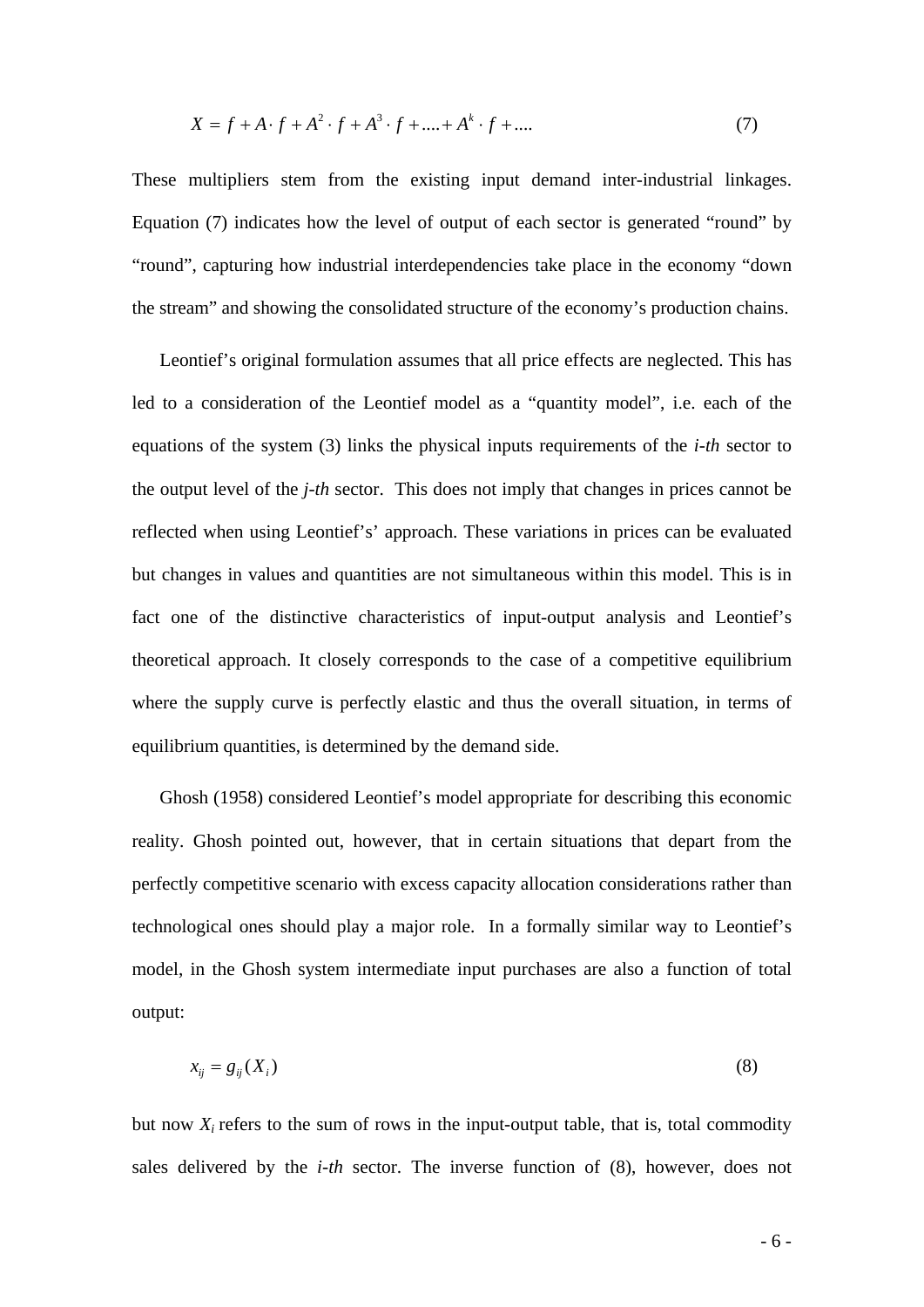correspond to any production function (Oosterhaven, 1988) but rather to an allocation or distribution function of the form:

$$
X_{i} = Max\left\{\frac{x_{i1}}{a_{i1}^{*}}, \dots, \frac{x_{in}}{a_{in}^{*}}\right\}
$$
 (9)

where  $a_{ij}^*$  represents now the so-called allocation or supply coefficients, which are assumed to be fixed. Any increase in the production of sector *i* will therefore be allocated in a fixed proportion to all the recipient sectors. Differently to Ghosh's model, in Leontief's model, these supply coefficients do not remain fixed when there is an exogenous change in final demand. In other words, under Leontief's model assumptions, the *ex-ante* and *ex-pos*t allocation coefficients differ when there is an exogenous shock in final demand while input coefficients remain constant. The situation reverses when using the Ghoshian approach; when there is an exogenous change in value-added, the *ex-ante* and *ex-post* input coefficients differ while allocation coefficients remain constant.

According to (5), the Leontief system may also be rewritten in matrix notation as a vector function  $\phi$  that relates the structural matrix *A* and the final demand vector *f* to total output:

$$
X = \phi(A, f) = (I - A)^{-1} \cdot f \tag{10}
$$

with  $\left[ (I - A)^{-1} \right]_{ij} = [\alpha]_{ij} = \alpha_{ij}$ . From here:

$$
X_i = \sum_{j=1}^n \alpha_{ij} \cdot f_j \Rightarrow \alpha_{ij} = \frac{\partial \phi_i}{\partial f_j} \tag{11}
$$

Notice that the coefficients  $\alpha_{ij}$  can be interpreted as the partial derivative of total output of the *i-th* sector with respect to the final demand of the *j-th* good. This implies that if each sector's final demand marginally changes by one unit, *caeteris paribus*, the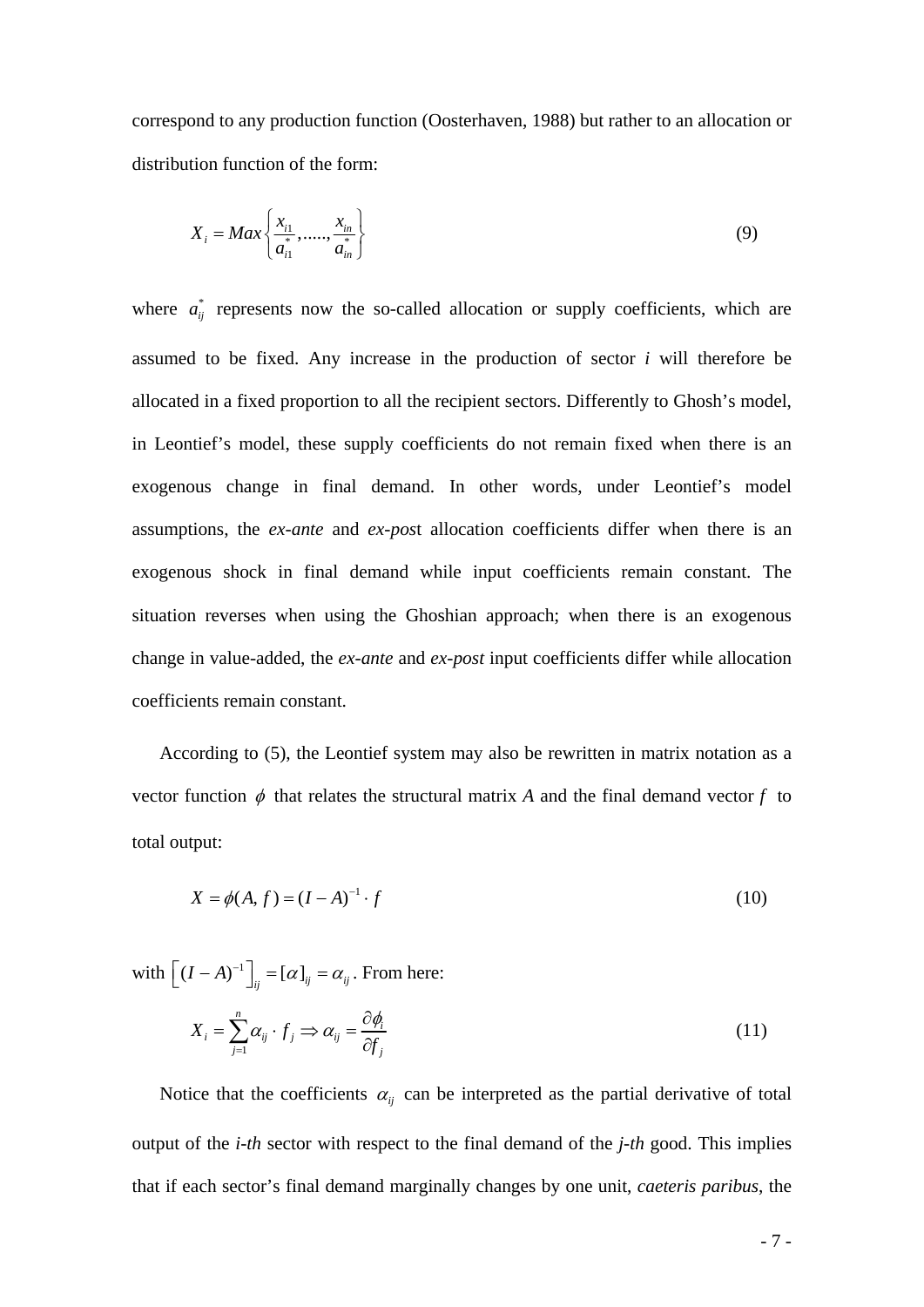total effect on the production level of sector *j* is captured by the expression 1 *n ij i* α  $\sum_{i=1} \alpha_{ij}$  , which is commonly and widely interpreted as the backward linkage of this sector. Nevertheless, as indicated in the introduction, it might be also subjected to some criticism since in equilibrium final demand changes in a sector are unresponsive to other sectoral final demand flows.

Under Ghosh's model conditions total output is a vector function  $\varphi$  of the matrix of allocation coefficients, *A*\*, and net national income or value added, *VA*, generated in each sector:

$$
X' = \varphi(A^*, VA) = VA \cdot (I - A^*)^{-1}
$$
\n(12)

with  $\left[ (I - A^*)^{-1} \right]_{ij} = [\alpha^*]_{ij} = \alpha^*_{ij}$  and *VA*' and *X*' standing now for row vectors.

Similarly as in (11), we find:

$$
X_j = \sum_{i=1}^n \alpha_{ij}^* \cdot VA_i \Rightarrow \alpha_{ij}^* = \frac{\partial \varphi_j}{\partial VA_i}
$$
 (13)

The allocation coefficients  $\alpha_{ij}^*$  can therefore be considered too as the partial derivative of the total output of a sector *j-th* with respect to value added in the *i-th* sector (Oosterhaven, 1988). Notice however that an increase in primary inputs in one sector would be unconceivable without a further simultaneous increase in the primary input requirements of the remaining sectors in the economy. Thus the assumption of *caeteris paribus* does not hold any more in the Ghoshian approach. This is the argument backing the implausibility of the Goshian model as a quantity model claimed by Oosterhaven (1988, 1989) and that has been widely accepted by researchers (Dietzenbacher, 1993, de Mesnard, 2009).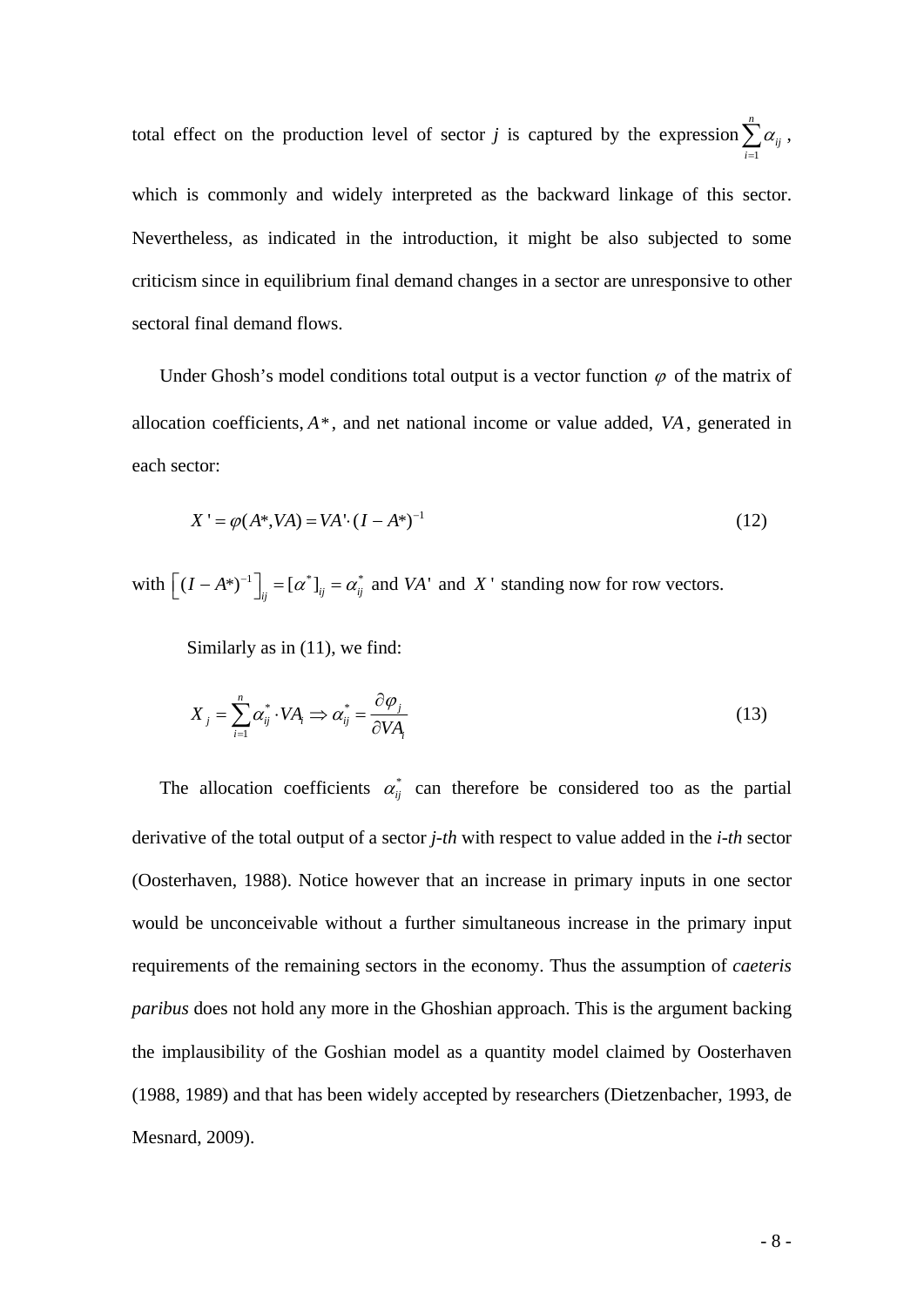Once we have described the mechanisms and assumptions governing both models, we now proceed to prove that even though both models are in fact theoretically incompatible in their assumptions, if quantities are held constant, the Ghoshian approach is just a reformulation of Leontief's price model.

*Proposition: If input-output ratios and output ratios remain constant (i.e. no changes in quantities take place) then Ghosh's model reduces to Leontief's.* 

*Proof:* Let *Z* be the matrix of intermediate deliveries among sectors,  $[Z]_{ij} = x_{ij}$  and let

 $\hat{X}$  be the diagonal matrix representation of vector *X*. The matrix *A* of technical coefficients is obtained as:

$$
A = Z \cdot \hat{X}^{-1} \tag{14}
$$

whereas the matrix  $A^*$  of allocation coefficients is computed as:

$$
A^* = \hat{X}^{-1} \cdot Z \tag{15}
$$

Combining expressions (14) and (15) we find:

$$
Z = A \cdot \hat{X}^{\dagger} = \hat{X} \cdot A^* \tag{16}
$$

Hence the allocation matrix can be written as:

$$
A^* = \hat{X}^{-1} \cdot A \cdot \hat{X} \tag{17}
$$

Rewrite (17) as:

$$
I - A^* = I - \hat{X}^{-1} \cdot A \cdot \hat{X} \tag{18}
$$

Using the inverse of a sum of matrices<sup>2</sup>, we obtain:

$$
(I - A^*)^{-1} = (I - \hat{X}^{-1} \cdot A \cdot \hat{X})^{-1} = I + \hat{X}^{-1} \cdot A \cdot (I - A)^{-1} \cdot \hat{X}
$$
(19)

<sup>&</sup>lt;sup>2</sup> See H.V. Henderson and S.R. Searle (1981) for the derivation of the inverse of a sum of matrices.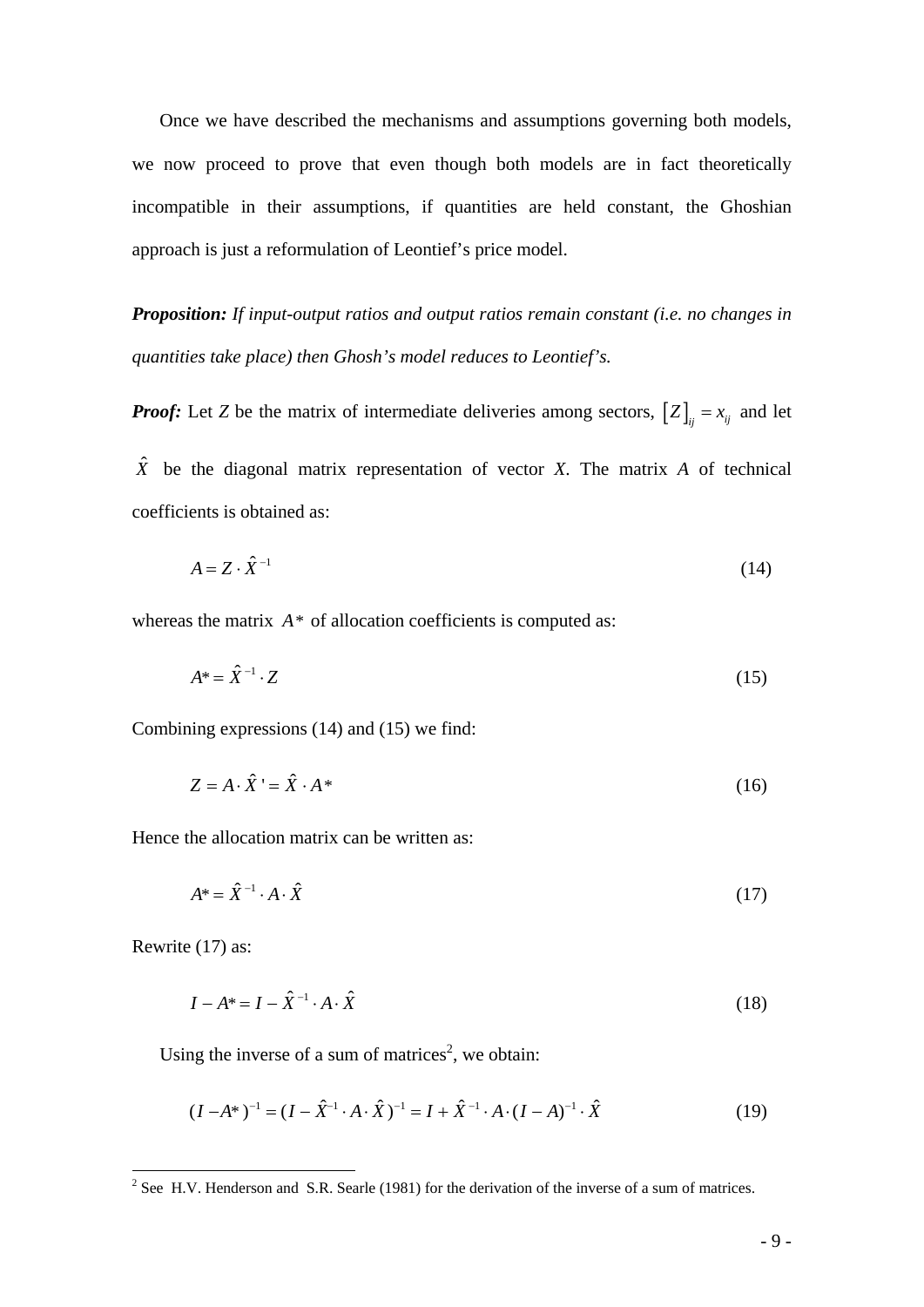Expression (19) allows us to relate Ghosh's inverse to Leontief's technical coefficient matrix and output ratios. Next we need to show under which conditions exogenous variations in value-added lead to equivalent endogenous effects under both models. The balance accounting equation in value terms in Ghosh's model is given by:

$$
X' = VA \cdot (I - A^*)^{-1}
$$
 (20)

Substituting now expression (19) into expression (20) we can rewrite it as:

$$
X' = VA \cdot (I + \hat{X}^{-1} \cdot A \cdot (I - A)^{-1} \cdot \hat{X})
$$
\n(21)

Let us translate expressions (20) and (21) into algebraic notation:

$$
X_j = \sum_{i=1}^n VA_i \cdot \alpha_{ij}^* = \sum_{i=1}^n VA_i \cdot \left[ \left( \sum_{k=1}^n a_{ik} \cdot \alpha_{kj} \right) \cdot \frac{X_j}{X_i} \right] \quad i \neq j
$$
  

$$
X_j = \sum_{i=1}^n VA_i \cdot \alpha_{ij}^* = VA_j + \sum_{i=1}^n VA_i \cdot \left[ \left( \sum_{k=1}^n a_{ik} \cdot \alpha_{kj} \right) \cdot \frac{X_j}{X_i} \right] \quad i = j
$$
 (22)

If there is any exogenous change in the value-added flow of sector *i-th*, and according to (22), the partial endogenous change in the *j-th* sector is given by:

$$
\frac{\partial X_j}{\partial VA_i} = \alpha_{ij}^* = \left(\sum_{k=1}^n a_{ik} \cdot \alpha_{kj}\right) \cdot \frac{X_j}{X_i} \quad (i \neq j)
$$
\n
$$
\frac{\partial X_j}{\partial VA_i} = \alpha_{ij}^* = 1 + \left(\sum_{k=1}^n a_{ik} \cdot \alpha_{kj}\right) \cdot \frac{X_j}{X_i} \quad (i = j)
$$
\n(23)

This concludes the proof. Notice that, according to expression (23), both the Leontief and the Ghosh models are simultaneously equivalent in their partial effects provided the output ratios  $(X_j / X_i)$  remain constant. But this is only possible if there are not any changes in quantities, neither endogenous nor exogenous (the partial derivatives in (23) refer to partial variations in value terms and in quantities), or the changes are proportional everywhere. In this case the own output ratio would remain constant which it is incompatible with Ghoshian endogenous quantity impacts, for when  $i=j$  the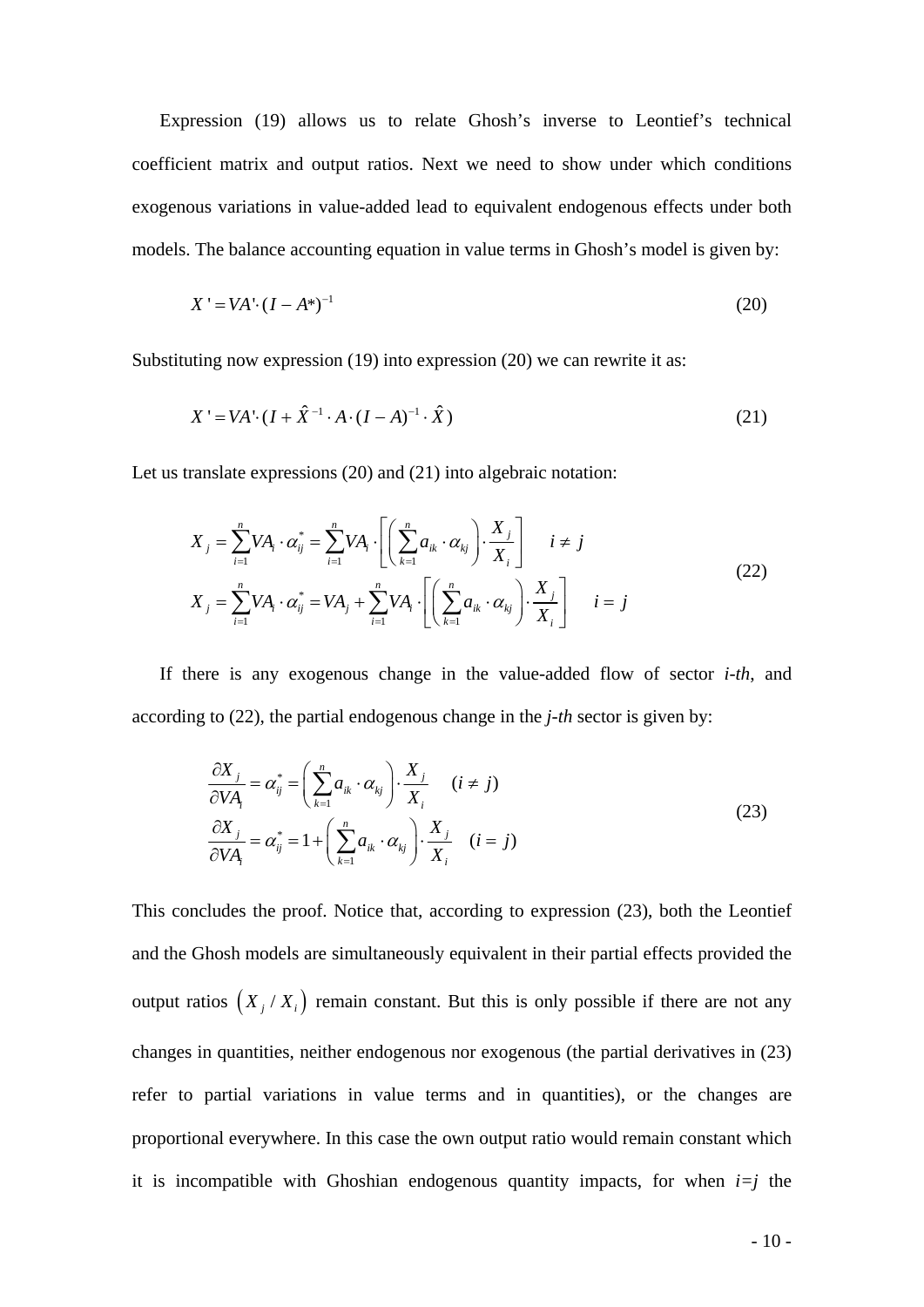quantity effects in (23) would then be equal to zero. If quantities remain constant, the only difference between Leontief's and Ghosh's model is the way endogenous value impacts are expressed. Under the standard Leontief's price approach endogenous changes refer to value changes per unit of output while under the "reinterpretation" of the Ghoshian model, price changes are expressed in absolute terms (Dietzenbacher, 1997).

This is in fact what justifies Dietzenbacher's results whereby the Leontief and Ghosh models led to exactly the same endogenous changes as far as these changes relate to value (Ghoshian approach) or price changes (Leontief approach). In proving the *Proposition*, however, we have shown that it is only possible to formally draw these conclusions when the Ghosh model reduces to the Leontief approach, or the other way around. This suggests that the interpretation of the Ghosh model as a price model formulated by Dietzenbacher (1997) should rather be considered as a reformulation of the Leontief model itself under the assumption that quantities are held constant and only value effects are allowed to occur in the economic system. This observation was first suggested by de Mesnard (2009a). Additionally, we have also proven that both models are simultaneously incompatible when analysing quantity changes. This has also an important implication for the validity of the so-called "mixed-model" that merges aspects of both input-output models. Since the allocation and production mechanisms presented in expressions (2) and (9) are simultaneously incompatible, mixed-models loose their theoretical appeal. The conclusion is that they should not be used in a combined way to measure inter-industrial linkages as some authors have done in the past to measure push-effects using Ghosh's model (Mesnard, 2009b).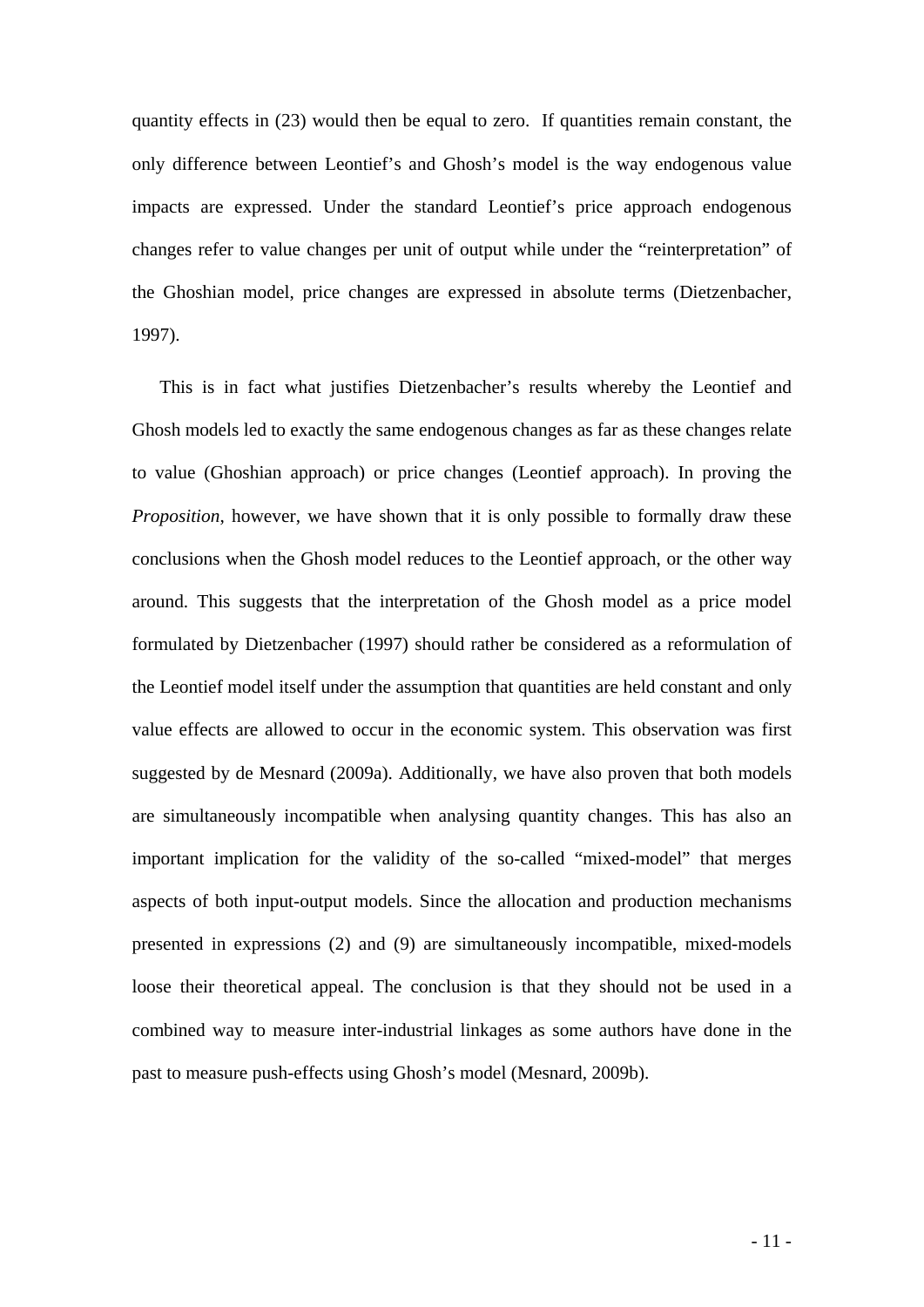## **III. Closing Ghosh's Model.**

The previous results show why Ghosh's model reduces to Leontief's and provides additional support for Dietzenbacher's reinterpretation. But can Ghosh's model itself be reclaimed from its implausibility clause? Are there any socio-economic rules for which Ghosh's vision of the economic game make still some sense? We will approach this issue considering a non-market economy where decisions on output allocation are taken by a benevolent central planner whose mission is to enhance the collective good and guarantee a viable distribution of goods. This alleged economy comprises three productive units and distinguishes a private agent (citizens) and a public one (the planner). The private agent provides labor services to both sectors and in exchange receives income (value–added) that is used to finance his consumption needs and his contribution to the welfare of the collective. The public agent also returns goods to society in the form of public goods. The aggregate level of these public goods is of course constrained by the contribution of the private agent to the collective. Let us begin considering a reference or benchmark allocation table for this 3 good-3 sector, economy. The reference data in value flows for such an economy is represented in Table 1. Data in the Table represent an economic arrangement that is allocation feasible and budget feasible for all agents involved, and all magnitudes are value magnitudes.

**Table 1: Benchmark allocation data**

|          | Sector 1 |             |             | Sector 2 Sector 3   Private Agent | Collective | Total     |
|----------|----------|-------------|-------------|-----------------------------------|------------|-----------|
| Sector 1 |          |             | $x_{13}$    |                                   |            | A         |
| Sector 2 | $x_{21}$ | $x_{22}$    | $x_{23}$    |                                   |            | $\Lambda$ |
| Sector 3 | $x_{31}$ | $\chi_{32}$ | $\chi_{33}$ |                                   |            | ∡         |

| Private Agent | Collective             |
|---------------|------------------------|
|               | $\mathcal{C}_1$        |
|               | $\mathcal{C}^{\gamma}$ |
|               |                        |

| Value-added $VA1$ | VA <sub>2</sub> | VA <sub>3</sub> |  |
|-------------------|-----------------|-----------------|--|
| Collective        | L٥              |                 |  |
|                   |                 |                 |  |
| Total             |                 |                 |  |

| Total         |  |
|---------------|--|
|               |  |
| $\mathcal{L}$ |  |
|               |  |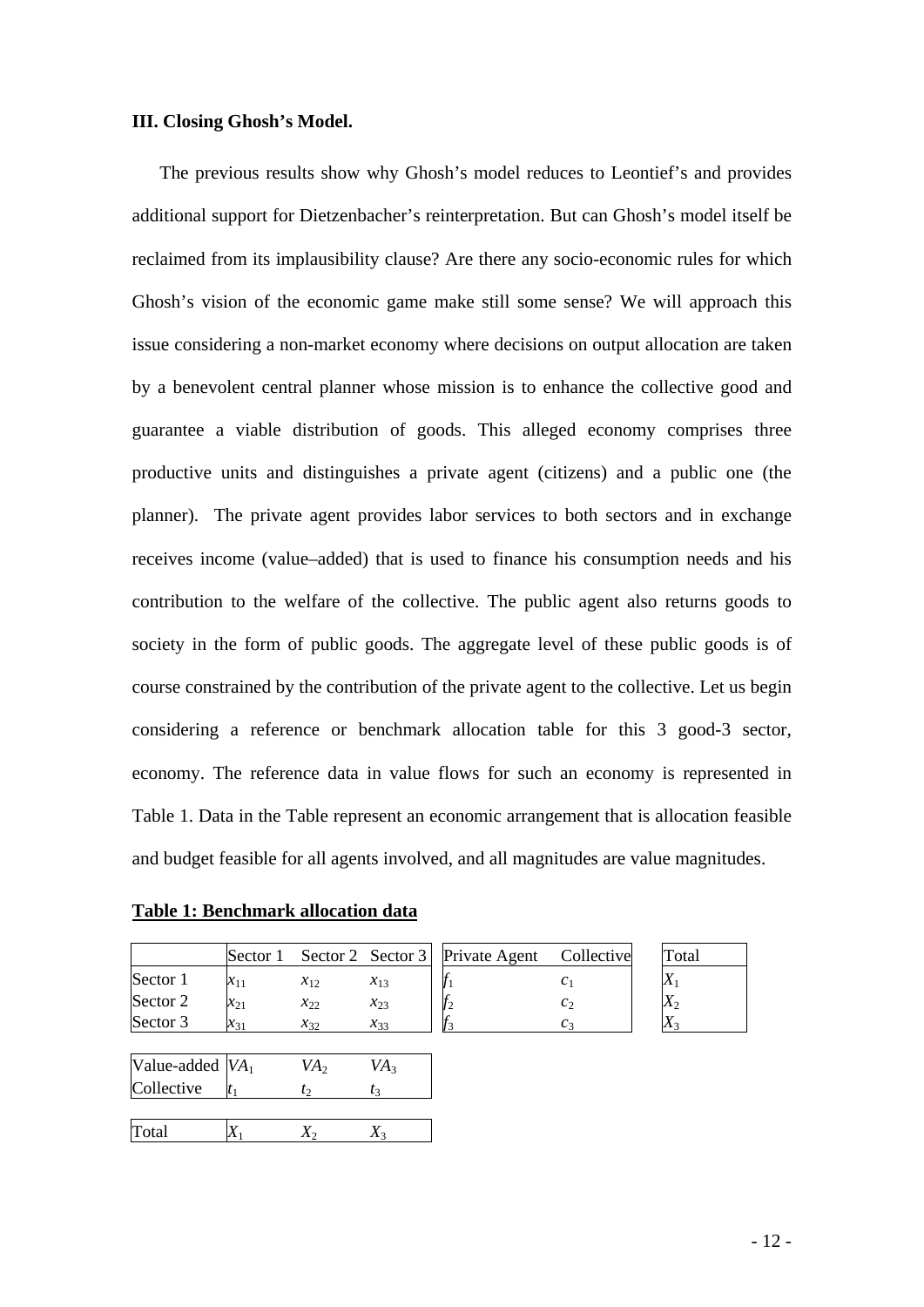Because of viability the following accounting identities hold true:

$$
\sum_{j=1}^{3} x_{ij} + f_i + c_i = X_i \quad (i = 1, 2, 3)
$$
 (24)

$$
\sum_{i=1}^{3} x_{ij} + VA_j + t_j = X_j \quad (j = 1, 2, 3)
$$
\n(25)

In expressions (24) and (25) we have that  $x_{ij}$  is the amount of good *i* flowing to sector  $j$ , $f_i$  is the consumption of good  $i$  by the private agent,  $c_i$  is collective consumption of good *i*,  $VA<sub>j</sub>$  is income accruing to the private agent in sector *j* whereas  $t<sub>j</sub>$  is the share of the private agent's income received from *j* that is contributed to the collective. The identity in expression (24) shows, by rows, the 'output' distribution for each of the goods. Using columns, identity (25) shows the 'input' repercussions of the said output allocations that are budget feasible. Because of a 'Walras-like' aggregate feasibility constraint (24) and (25) imply:

$$
\sum_{i=1}^{3} f_i + \sum_{i=1}^{3} c_i = \sum_{j=1}^{3} VA_j + \sum_{j=1}^{3} t_j
$$
 (26)

The left-hand side of (26) can be interpreted as national output as calculated from the expenditure side. The right-hand side, in turn, is national output as obtained from the income side. Alternatively, if the private and public agents behave so as to satisfy some sort of disciplined budget constraint, such as:

$$
\sum_{i=1}^{3} f_i = \sum_{j=1}^{3} VA_j
$$
\n
$$
\sum_{i=1}^{3} c_i = \sum_{j=1}^{3} t_j
$$
\n(27)

then the national output accounting identity (26) follows from aggregation of the budget constraints in (27).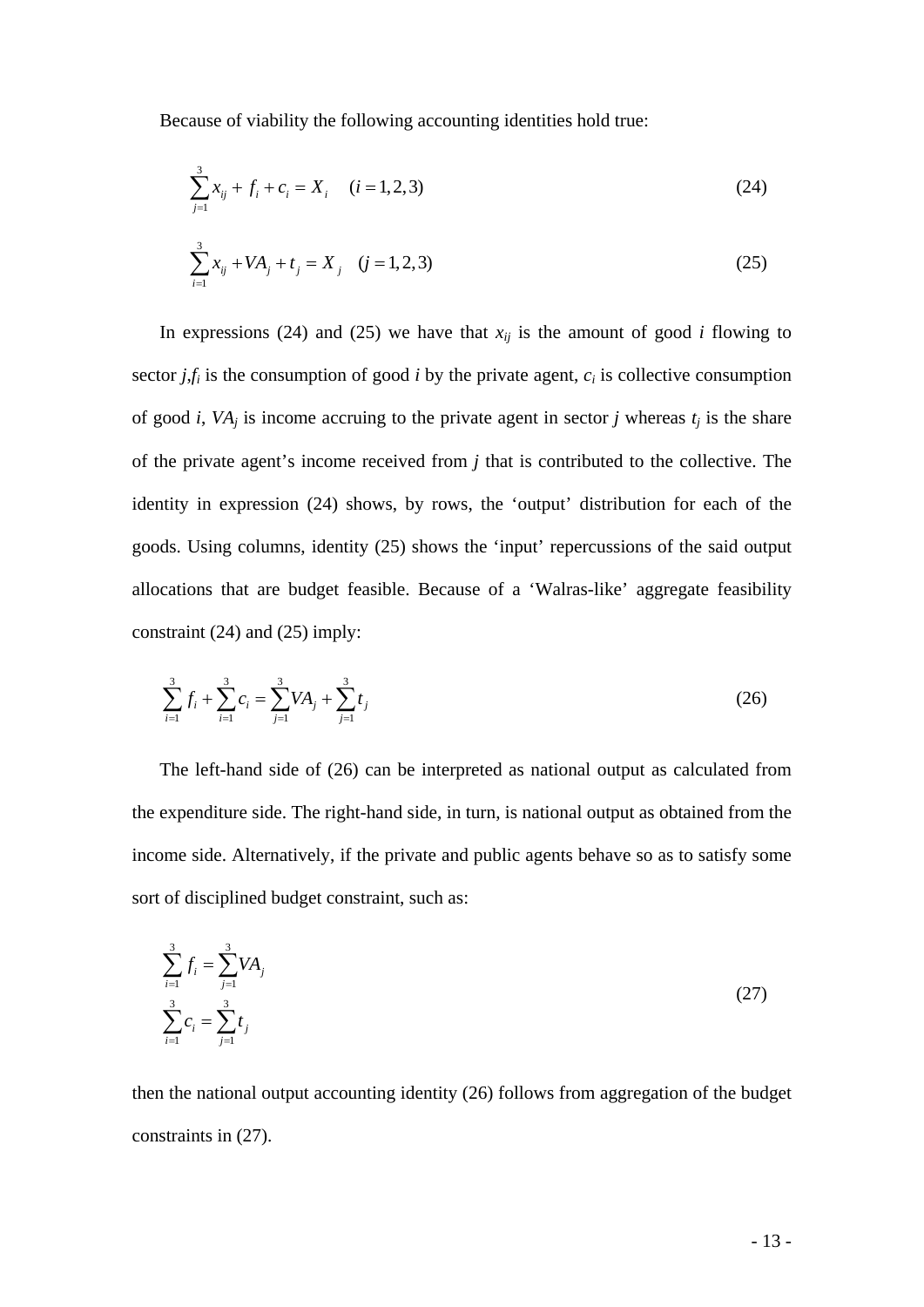In matrix terms the input-output data information in Table (1) takes this shape:

$$
Z \cdot e + f + c = X \tag{24'}
$$

$$
e' \cdot Z + VA' + t' = X'
$$
\n<sup>(25')</sup>

where *e* is a summation vector. The rest of the notation for matrix *Z* and vectors *f*, *c*, *v*<sup> $\cdot$ </sup> and  $t'$  is self-explanatory, while  $e(e')$  denotes a column (row) vector. Let us define now the matrix *A\** of 'allocation' coefficients, that is to say, the information on how output is sectorally distributed among productive agents:

$$
A^* = a_{ij}^* = \left(\frac{Z_{ij}}{X_i}\right) = \hat{X}^{-1} \cdot Z \tag{28}
$$

The notation,  $\hat{X}$ , as before, stands for the diagonalized version of vector *X* while  $\hat{X}^{-1}$  is the inverse matrix of  $\hat{X}$ . Solving for *Z* in expression (28) and substituting in identity (25') we obtain now an equation in *X*:

$$
e' \cdot Z + VA' + t' = e' \cdot \hat{X} \cdot A^* + VA' + t' = X' \cdot A^* + VA' + t' = X'
$$
 (29)

This equation corresponds to the familiar 'supply-driven' Ghosh's equation and allocated output can be meaningfully solved provided matrix  $A^*$  satisfies the usual productivity condition:

$$
X' = (VA' + t') \cdot (I - A^*)^{-1}
$$
\n(30)

We will now postulate a possible closing for value-added. Define the coefficient  $\lambda_i$  as value-added per unit of aggregate private consumption and  $d_j$  as the allocation coefficient for private consumption of good *j*: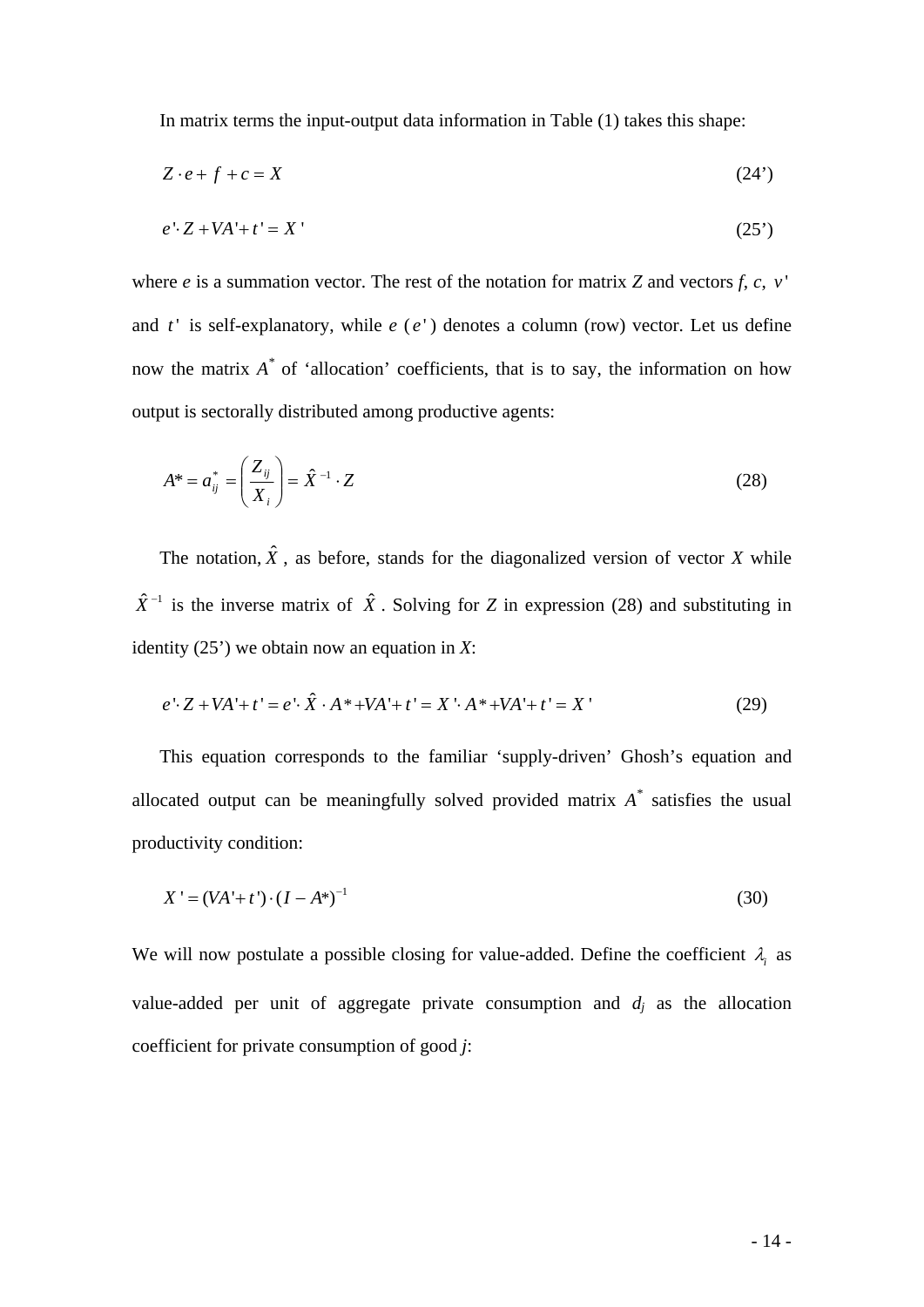$$
\lambda_i = \frac{VA_i}{\sum_{j=1}^{3} f_j}
$$
\n
$$
d_j = \frac{f_j}{X_j}
$$
\n(31)

Because of (31) we find:

$$
VA_i = \lambda_i \cdot \sum_{j=1}^{3} d_j \cdot X_j
$$
 (32)

so that in compact matrix terms (32) becomes:

$$
VA = \begin{pmatrix} VA_1 \\ VA_2 \\ VA_3 \end{pmatrix} = \begin{pmatrix} \lambda_1 \\ \lambda_2 \\ \lambda_3 \end{pmatrix} \cdot (d_1, d_2, d_3) \cdot \begin{pmatrix} X_1 \\ X_2 \\ X_3 \end{pmatrix} = \lambda \cdot d' \cdot x \tag{33}
$$

where the matrix  $\lambda \cdot d'$  reflects the allocation coefficients for private consumption in terms of value-added. Under this possible closed version of the Ghoshian approach, this matrix allows endogenizing changes in value added *VA* generated and accumulated by the private agent when there is an exogenous change in that part of the production value contributed to the collective, i.e. *t.* 

We now incorporate expression (33) into (29) via its transpose:

$$
VA' = (\lambda \cdot d' \cdot X)' = X' \cdot (\lambda \cdot d')' = X' \cdot d \cdot \lambda'
$$
\n(34)

and we then obtain:

$$
X' = X \cdot A * +VA' + t' = X \cdot A * + X \cdot d \cdot \lambda' + t'
$$
\n
$$
(35)
$$

We can now solve again for *x* under this additional assumption to obtain:

$$
X' = t' \cdot \left(I - A^* - d \cdot \lambda'\right)^{-1} \tag{36}
$$

The inverse matrix in expression (36) can be interpreted as the 'extended' Ghosh inverse since it incorporates allocation coefficients for material flows, *A\**, and value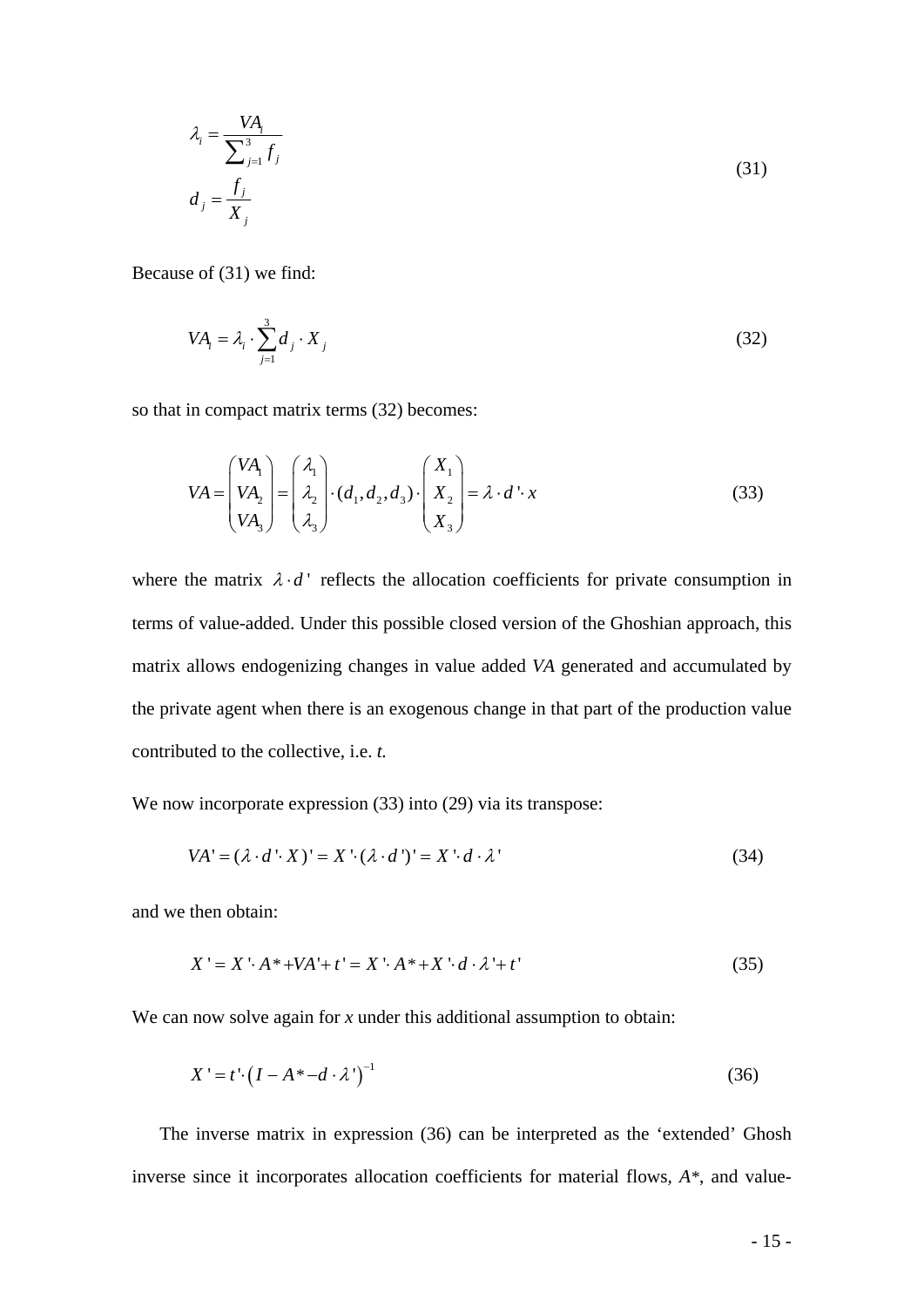added flows,  $d \cdot \lambda'$ . Supply shocks are caused by the exogenous actions of the central planner as represented by changes decreed in contributions to the collective, Δ*t* ' , for example. The output vector  $x$  that satisfies condition (36) can be interpreted as an 'allocation equilibrium' for this economy, and such an equilibrium turns out to be consistent with the allocation rules implicit in  $A^*$  and  $d \cdot \lambda$  and with the value of contributions to the collective, i.e. *t*'. Allocated output is coherently distributed among sectors while at the same time it is value feasible. The new 'equilibrium' can be visualized in differential terms from:

$$
\Delta X' = \Delta t' \cdot \left( I - A^* - d \cdot \lambda' \right)^{-1} \tag{37}
$$

Provided the extended allocation matrix  $A^* + d \cdot \lambda$  is also productive, in the sense that  $(A^* + d \cdot \lambda') \cdot X' \leq X'$  for all possible row vectors  $t' \geq 0$ , then the new 'equilibrium' defined in (37) might be also rewritten as a power series of the form:

$$
\Delta X' = \Delta t' + \Delta t' \cdot (A^* + d \cdot \lambda') + \Delta t' \cdot (A^* + d \cdot \lambda')^2 + ... + \Delta t' \cdot (A^* + d \cdot \lambda')^k + ... \quad (38)
$$

Expression (37) indicates that the endogenous effect on output levels can be decomposed into the following components: the "pure" impact of the contribution to the collective that adds value to production, i.e.  $\Delta t'$ . This "pure" impact in output should be allocated in the system in the form of intermediate and private final demand, i.e.  $\Delta t \cdot (A^* + d \cdot \lambda')$  generating additional multiplicative effects in output levels. This "second-round" impact further increases production in the remaining sectors round by round according the structure of the "allocation path" defined in (37), i.e.  $\Delta t \cdot (A^* + d \cdot \lambda')^2 + ... + \Delta t' \cdot (A^* + d \cdot \lambda')^k + ...$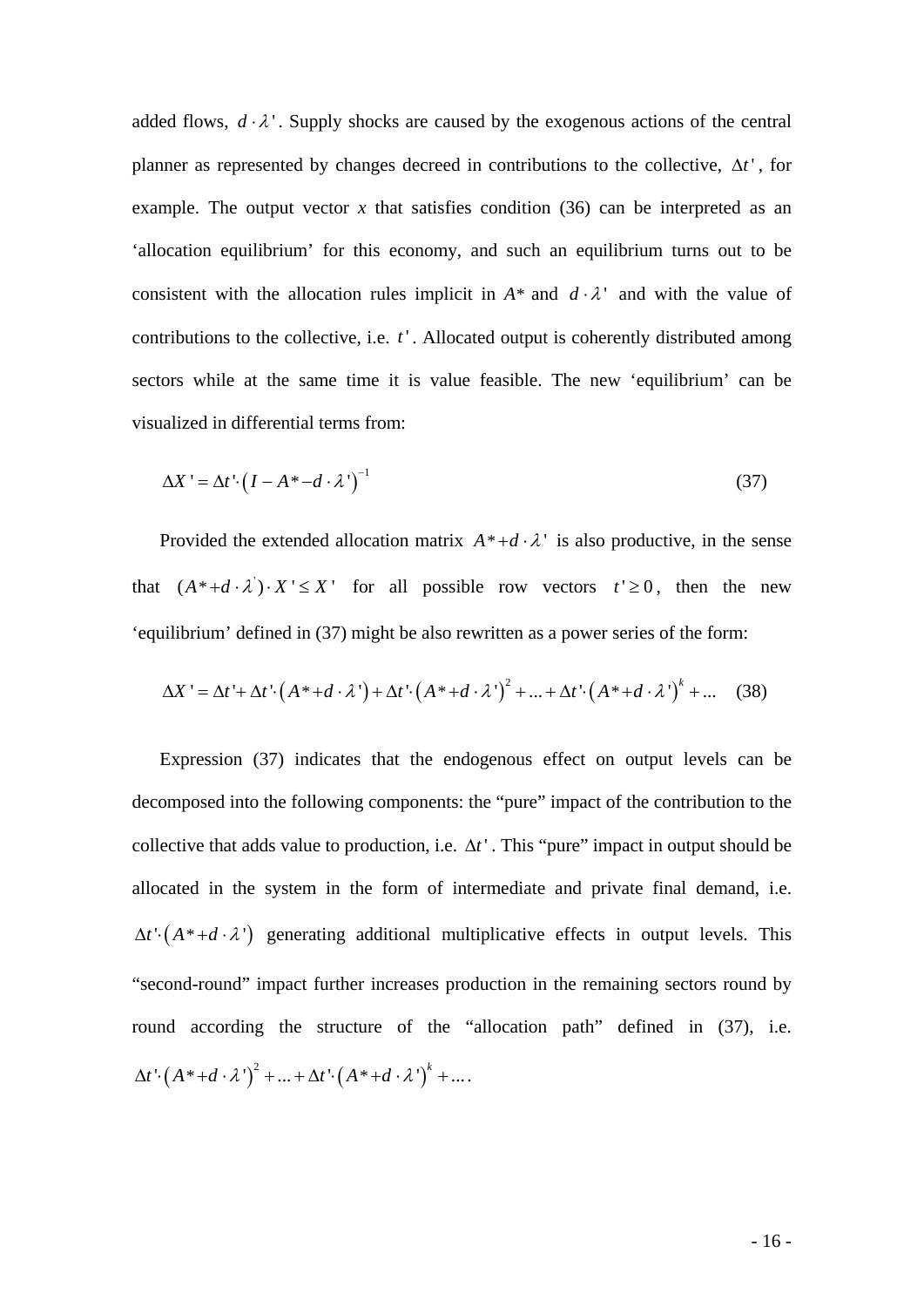#### **IV. Closing Ghosh's model: a numerical example.**

To illustrate the formal description and interpretation of the closed Ghosh model presented in section III, we use now a numerical example. We start using the 3 sector, 3 good economy whose reference data in value flows is shown in Table II a.

**Table IIa: Reference data: Numerical example**

|          | Sector 1 | Sector 2 Sector 3 | Private Agent Collective   Total |            |
|----------|----------|-------------------|----------------------------------|------------|
| Sector 1 | 30       |                   |                                  | <i>100</i> |
| Sector 2 |          | 40                |                                  | 100        |
| Sector 2 |          |                   |                                  |            |

| Value-added 20 |     | 10  | 40  |  |
|----------------|-----|-----|-----|--|
| Collective     | 20  | 40  |     |  |
|                |     |     |     |  |
| Total          | 100 | 100 | 100 |  |

This economic system has a benevolent central planner that decides to allocate additional resources to sector 1 in such a way that its value contribution increases by 10 units of value. As an example, these additional resources of the central planner would be materialized in new equipment whose services could be used in sector 1 and that increases production levels either in value or quantity terms. This refers to what we have named the "pure impact" in expression (37), i.e.  $\Delta t$ ". This impact additionally boosts output levels due to the multiplicative effects generated by this supply shock in the remaining sectors according to the structure of the allocation path in (37), i.e. if additional intermediate demand is allocated to the remaining sectors, there would be endogenous supply effects coming from these sectors that further affect the output values in sector 1 increasing overall value-added in the system.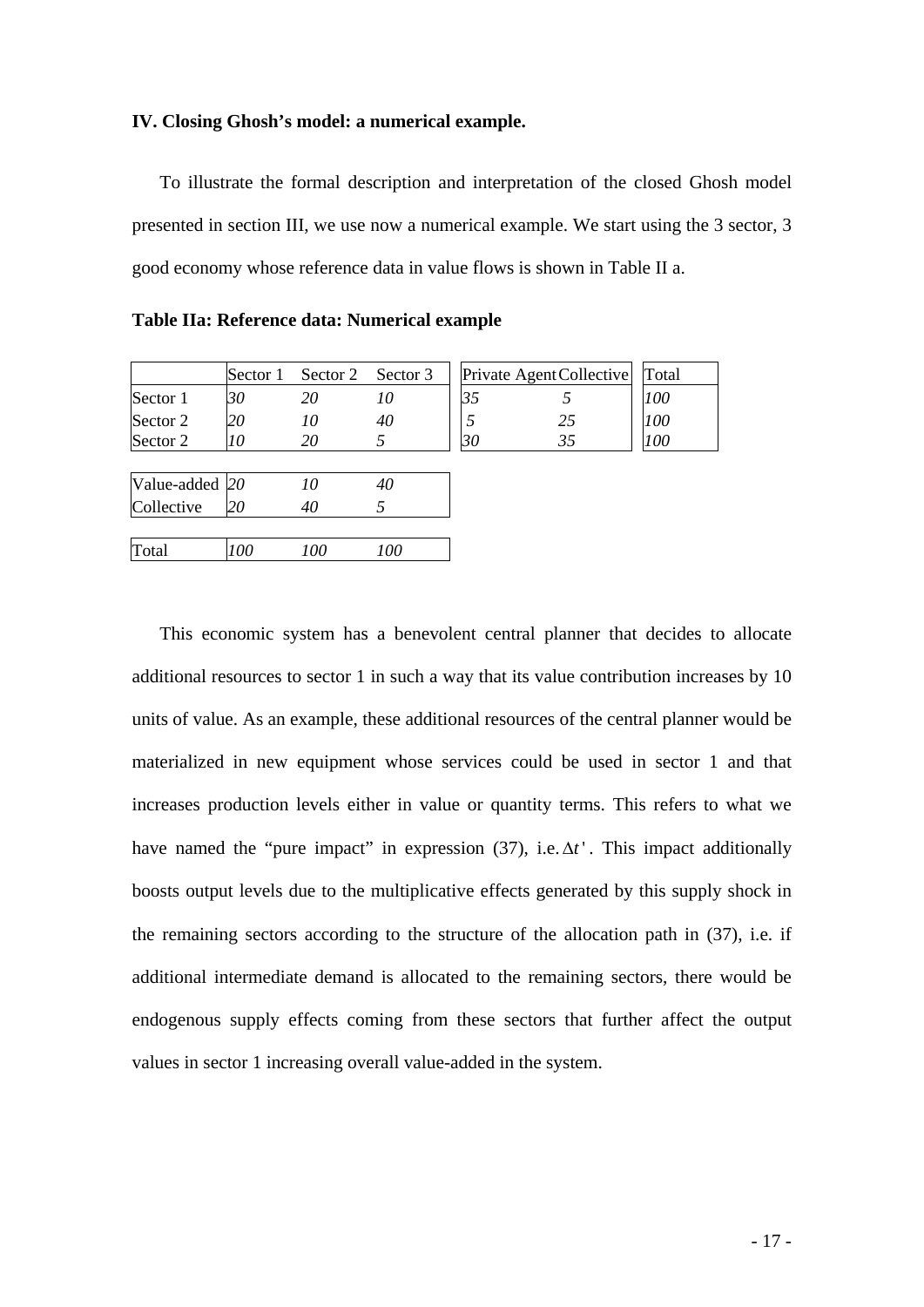|                        | % Endogenous Changes in "key" variables |              |              |              |                        |  |  |  |  |
|------------------------|-----------------------------------------|--------------|--------------|--------------|------------------------|--|--|--|--|
| <b>Exogenous</b>       | $\Delta VA$                             | $\Delta X_1$ | $\Delta X_2$ | $\Delta X_3$ | $\mathbf{A}\mathbf{X}$ |  |  |  |  |
| <b>Shock</b>           |                                         |              |              |              |                        |  |  |  |  |
| $\Delta t_1 = 1$ units | 2.10                                    | 2.60         | 1.18         | 1.65         | 1.81                   |  |  |  |  |
| $\Delta t_2 = 1$ units | 1.29                                    | 1.08         | 1.81         | 1.41         | 1.43                   |  |  |  |  |
| $\Delta t_3 = 1$ units | 1.46                                    | 0.96         | 0.84         | 2.12         | 1.31                   |  |  |  |  |

**Table III:** Synthetic indicators after evaluating  $\Delta t_i = 1$  units sequentially in each **sector.** 

As it can be asserted from Table III, the impact of an identical unitary increase in the contribution to the collective is distributed in an unequal way, picking up the distinct values of the allocation coefficients in each sector. If the flow is contributed in Sector 1, for instance, total value-added in all there sectors increases by 2.10 percent and, on average, total output increases by 1.81 percent. Differently to the open version of the Ghoshian approach, value-added changes everywhere and does so simultaneously and homogeneously. The homogeneity of the endogenous change in value-added is due to the "allocation rules" dictated by the matrix  $d \cdot \lambda$ ". The set of Tables IIb-IId in the Annex show the readjusted allocation flows in sectoral detail. According to the simulation results presented in Table III, if the benevolent central planner wished to maximise economy-wide effects, the contribution to the collective should be decreed in Sector 1. This is so because the implied reallocation effects, both in value-added and in output, are higher here than those obtainable should the contribution be enacted in Sectors 2 or 3.

 These conclusions are independent from the benchmark value flows of the contribution to the collective. Consequently, there is no need to perform any normalization to appraise their robustness. Notice that the exogenous shock is carried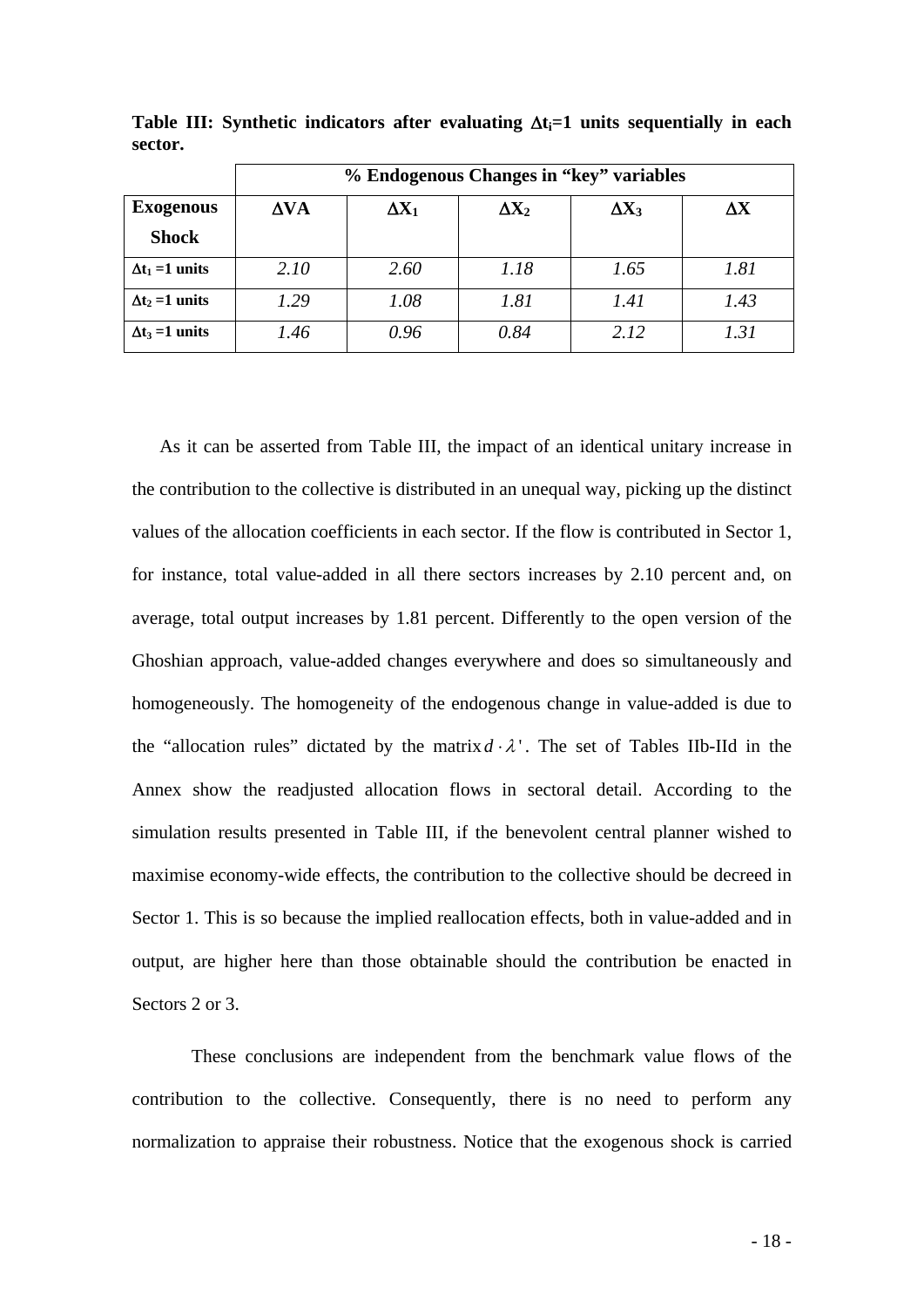out homogeneously in all three sectors and the impacts in Table III depict the percentage between benchmark and simulated allocations.

These numerical examples of the closed Ghosh model outlined in Section III approximate better, we believe, the initial idea posed by Ghosh. In his seminal work, this author highlighted that his approach could be used, in planned economies, for the assessment of economy-wide impacts of government employment programs. The main question that Ghosh wanted to address using his modelling proposal was the following: if the labour force is forcefully allocated in a given sector, what would the economywide impact be according to the allocation rules that are used in planned economies?. The economy-wide output impacts of the open version of this model turn out not to be value feasible when answering this question (Oosterhaven, 1988). Our close version, however, not only makes it possible to answer this question in a more plausible way but also helps in understanding the initial purposes of A. Ghosh.

#### **V. Conclusions**

The objective of this paper is simply to recover the initial purposes of A. Ghosh while trying to contribute to the long debate in the literature around his original model published in 1958. Since then, there has been an over-use of his model by researchers that, after some time, has given rise to an over-criticism. The main target of this paper is then to present a compromise between the two existing positions in academics around this issue.

To this end we describe a way of closing the Ghoshian approach that resolves, to some extent, the implausibility problem that afflicts its open version (Oosterhaven, 1988, 1989). Supply shocks in this modified version of the Ghosh model stem from the actions of a benevolent central planner. This central planner exogenously contributes to production which will generate value to the economic system, applying it in one or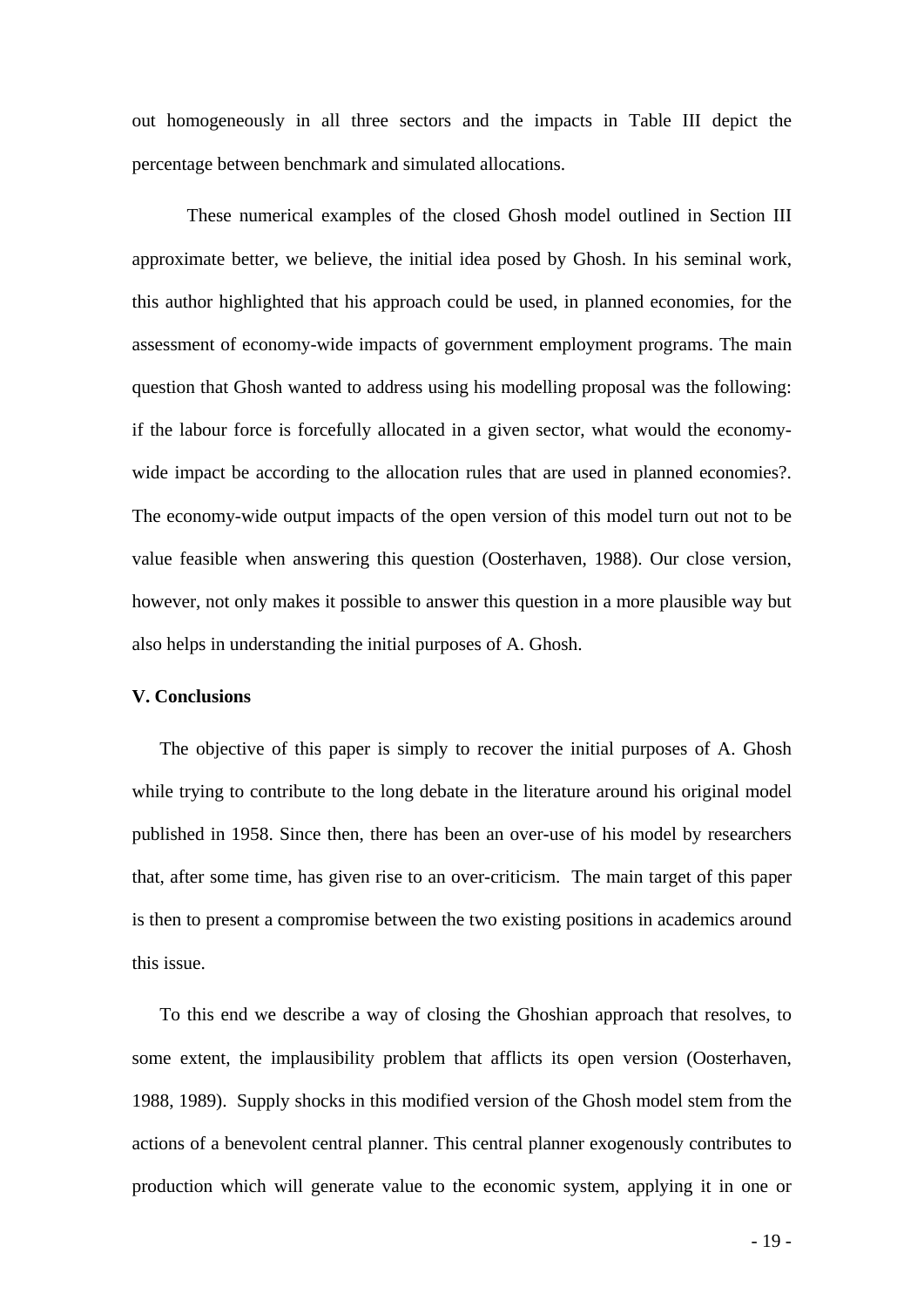more sectors. This initial impact is spread through the economic system further boosting output levels that, differently to the open version, are accompanied by simultaneous endogenous and allocation compatible increases in value-added. Therefore, closing Ghosh's model makes it more plausible.

## **Bibliography**

Debreu. G., 1959. "The Theory of Value: An Axiomatic of Economic Equilibrium". New York, Wiley and Sons.

De Mesnard. L., 2009. "Is the Ghosh model interesting?". *Journal of Regional Science*, Vol. 49, pp. 361-372.

De Mesnard. L. 2009. On the Fallacy of Forward Linkages: A Note in the Light of Recent Results. University of Burgundy and CNRS; University of Illinois at Urbana-Champaign - Regional Economics, Application Labratory (REAL). Working paper series.

Dietzenbacher, E., 1997. "In vindication of the Ghosh model: a reinterpretation as a price model". *Journal of Regional Science*, Vol37, pp. 629-651.

Waugh, F. V. 1950. "Inversion of the Leontief Matrix by Power Series". *Econometrica*, 18, pp. 142-154.

Ghosh, A. 1958. "Input-Output approach in an allocation system". *Economica*, Vol. 25, pp 58-64.

Giarratani, F., 1980, "The scientific basis for explanation in regional analysis". *Papers of the Regional Science Association*, 45, pp. 185-196.

Henderson*, H.V. and* S.R. Searle *.*1981*.*On deriving the inverse of a sum of matrices. *"Society for Industrial and Applied Mathematics Review",* 23, pp. 53-60.

Leontief, W. 1936. *"Quantitative input and output relations in the economic eystem of* the United States", *Review of Economic and Statistics*, Vol. 28, pp. 105-125.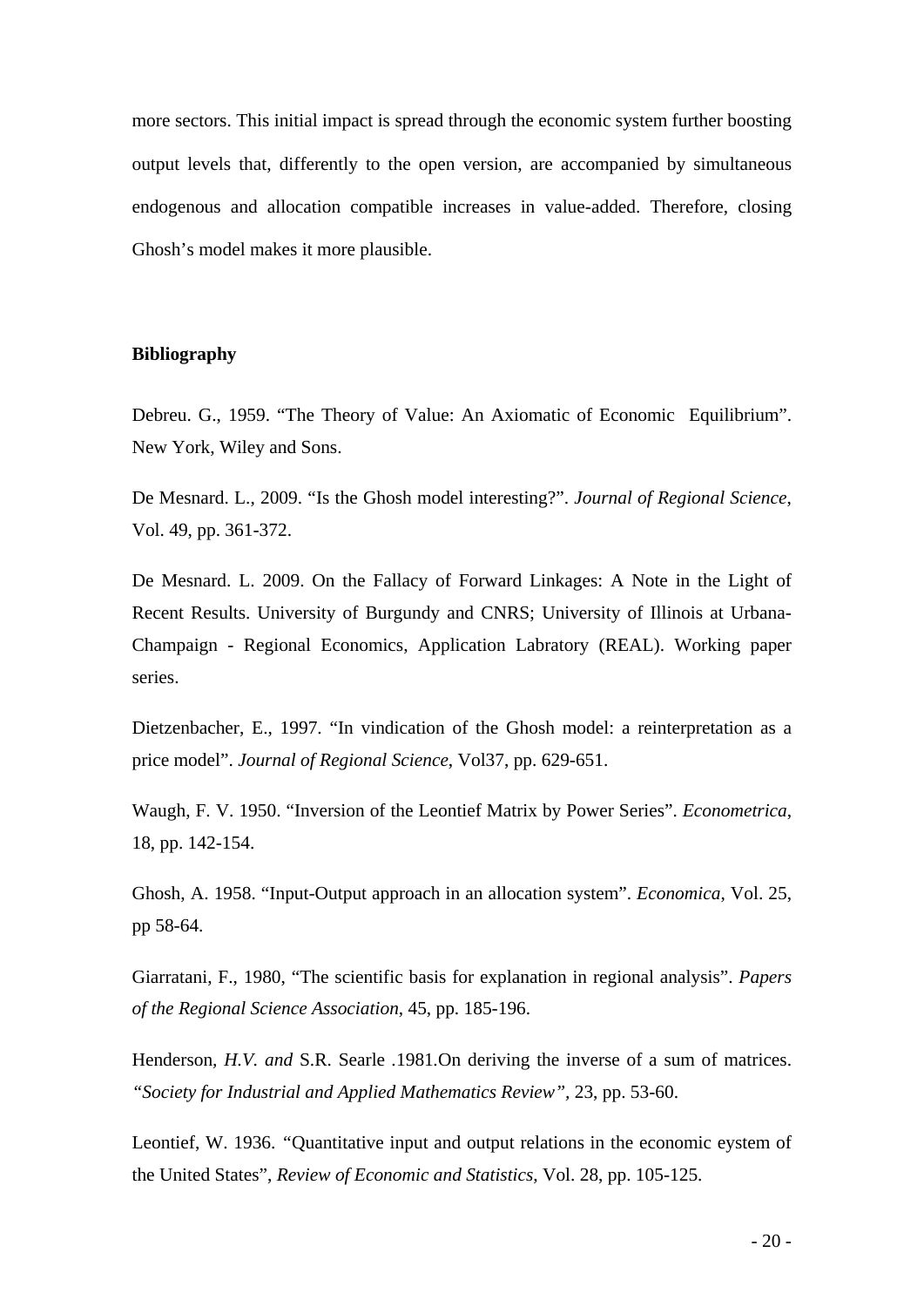Oosterhaven, J., 1988. "On the plausibility of the supply-driven input-output model". *Journal of Regional Science*, Vol. 28, pp. 203-217.

Oosterhaven, J., 1989. "The supply-driven input-output model: a new interpretation but still implausible". *Journal of Regional Science*. Vol. 29, pp. 459-465.